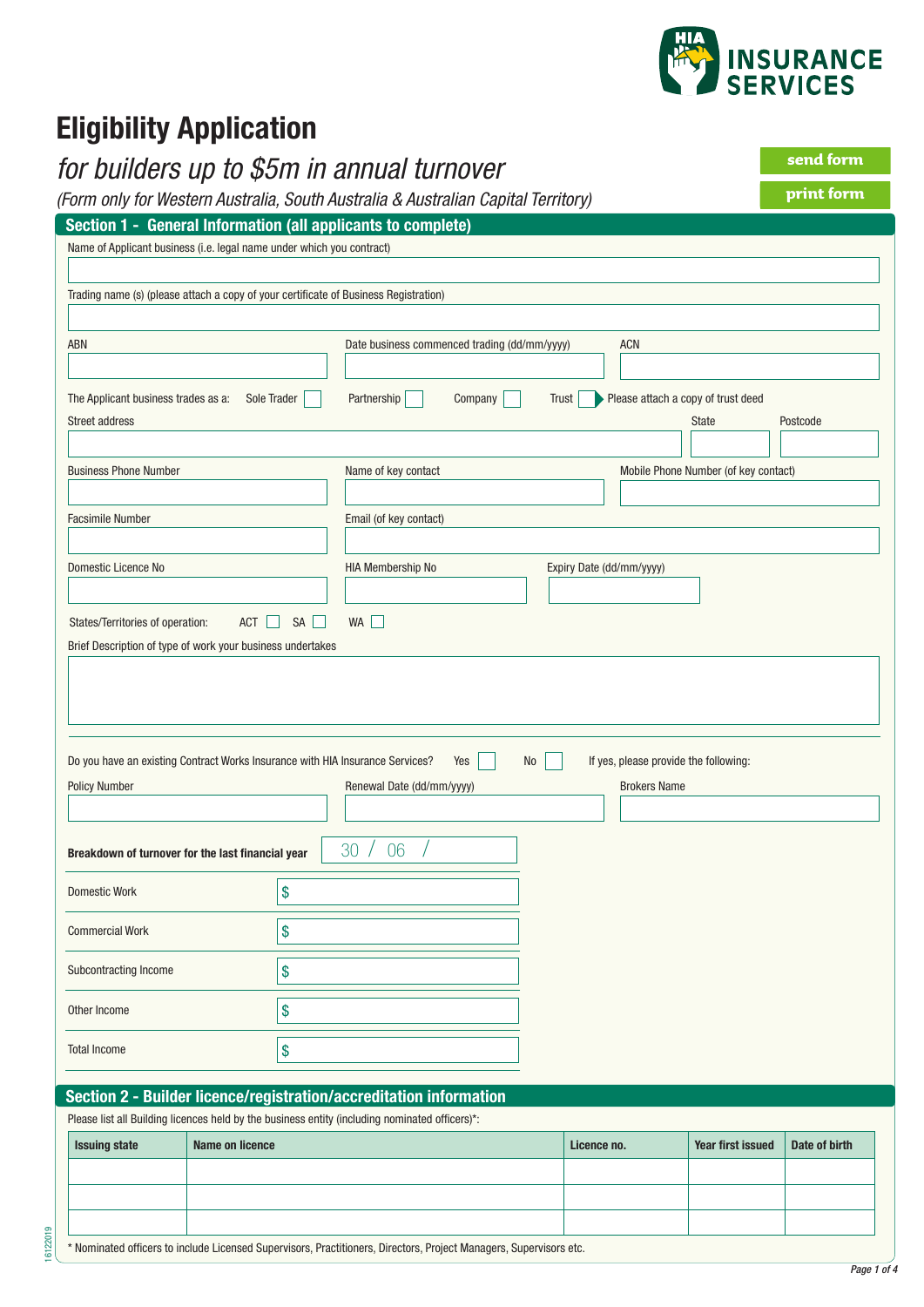## **Section 3 - Building Limits**

Annual value of works requiring Builders Warranty Insurance  $\sqrt{\$}$ 

Please provide a breakdown of the various types of construction: (Contract price to include GST).

| <b>Type of construction</b>                                                                                                                                                                                                       | Maximum job value                                                                                                                                                                | <b>Number of projects</b> |  |       |  |  |  |
|-----------------------------------------------------------------------------------------------------------------------------------------------------------------------------------------------------------------------------------|----------------------------------------------------------------------------------------------------------------------------------------------------------------------------------|---------------------------|--|-------|--|--|--|
| Single dwelling - new construction                                                                                                                                                                                                | \$                                                                                                                                                                               |                           |  |       |  |  |  |
| Dwelling improvements - Structural                                                                                                                                                                                                | \$                                                                                                                                                                               |                           |  |       |  |  |  |
| Dwelling improvements - Non-structural                                                                                                                                                                                            | \$                                                                                                                                                                               |                           |  |       |  |  |  |
| Units/Villas/Townhouses (per unit)-<br>6 or more units (not high rise)                                                                                                                                                            | \$                                                                                                                                                                               |                           |  |       |  |  |  |
| Transportable/Relocatable homes                                                                                                                                                                                                   | \$                                                                                                                                                                               |                           |  |       |  |  |  |
| <b>Swimming Pools</b>                                                                                                                                                                                                             | \$                                                                                                                                                                               |                           |  |       |  |  |  |
| Subcontracting (not requiring warranty)                                                                                                                                                                                           | \$                                                                                                                                                                               |                           |  |       |  |  |  |
| High rise residential construction                                                                                                                                                                                                | \$                                                                                                                                                                               |                           |  |       |  |  |  |
| Other (Please specify)                                                                                                                                                                                                            | \$                                                                                                                                                                               |                           |  |       |  |  |  |
| <b>Total</b>                                                                                                                                                                                                                      | \$                                                                                                                                                                               |                           |  |       |  |  |  |
| <b>Average construction cycle</b>                                                                                                                                                                                                 |                                                                                                                                                                                  |                           |  |       |  |  |  |
|                                                                                                                                                                                                                                   | Construction Lead-Time (i.e. period from contract signing/deposit taken until starting on site)                                                                                  |                           |  | weeks |  |  |  |
|                                                                                                                                                                                                                                   |                                                                                                                                                                                  |                           |  |       |  |  |  |
| Construction Phase (i.e. period at site until hand over to homeowner/developer)                                                                                                                                                   |                                                                                                                                                                                  |                           |  | weeks |  |  |  |
| Section 4 - Business and personal background information                                                                                                                                                                          |                                                                                                                                                                                  |                           |  |       |  |  |  |
|                                                                                                                                                                                                                                   | Where we say "you" in these questions we mean the person applying for this policy in their personal capacity as director, business proprietor, partner, building practitioner or |                           |  |       |  |  |  |
| nominated supervisor.                                                                                                                                                                                                             | Where there are two or more directors/partners/business proprietors/building practitioners or nominated supervisors then please photocopy and complete this page for each        |                           |  |       |  |  |  |
| person and attach to the Eligibility Application.                                                                                                                                                                                 |                                                                                                                                                                                  |                           |  |       |  |  |  |
| informal) to repay outstanding creditors?                                                                                                                                                                                         | 1. Have you or any business in which you were involved been placed into external administration, liquidation, receivership or a scheme of arrangement (formal or<br>Yes<br>No l  |                           |  |       |  |  |  |
| 2. Have you ever been declared bankrupt or entered into a deed of assignment/composition or been subject to a legal judgement or are currently involved in any<br>Yes<br>No I<br>legal proceedings?                               |                                                                                                                                                                                  |                           |  |       |  |  |  |
| Have you omitted any information of a material nature that could significantly affect the financial position of your business and influence QBE's acceptance of<br>3.<br>Yes<br>your application?                                 |                                                                                                                                                                                  |                           |  |       |  |  |  |
| Have you or any business in which you were involved ever been insured with another Builders Warranty insurer?<br>4.                                                                                                               |                                                                                                                                                                                  |                           |  |       |  |  |  |
| Do you currently have Builders Warranty Eligibility with another provider? (If so, please attach a copy of Letter of Eligibility)<br>5.                                                                                           |                                                                                                                                                                                  |                           |  |       |  |  |  |
| Have you or any business in which you were involved ever been declined Builders Warranty Insurance?<br>6.                                                                                                                         |                                                                                                                                                                                  |                           |  |       |  |  |  |
| Has your previous Builders Warranty Insurance provider ever paid a claim or are you aware of any circumstances that may give rise to a claim? (If so, please<br>7.<br>attach a copy of current Warranty Eligibility from insurer) |                                                                                                                                                                                  |                           |  |       |  |  |  |
| Have you previously been disciplined by any court or statutory building disputes tribunal which resulted in payment or rectification orders against you or any<br>8.<br>business in which you were involved?                      |                                                                                                                                                                                  |                           |  |       |  |  |  |
| 9. Do you currently have a bank guarantee lodged with any other insurer? (If so, please indicate the amounts in the space below)                                                                                                  |                                                                                                                                                                                  |                           |  |       |  |  |  |
| 10. Have you had to provide a deed of indemnity or any other form of security to any other insurer?                                                                                                                               |                                                                                                                                                                                  |                           |  |       |  |  |  |
| 11. Is the applicant a subsidiary of another entity or does it have any subsidiary companies?                                                                                                                                     |                                                                                                                                                                                  |                           |  |       |  |  |  |
|                                                                                                                                                                                                                                   | Please provide details for any of the above questions which have been answered "Yes"                                                                                             |                           |  |       |  |  |  |
|                                                                                                                                                                                                                                   |                                                                                                                                                                                  |                           |  |       |  |  |  |
|                                                                                                                                                                                                                                   |                                                                                                                                                                                  |                           |  |       |  |  |  |
|                                                                                                                                                                                                                                   |                                                                                                                                                                                  |                           |  |       |  |  |  |
|                                                                                                                                                                                                                                   |                                                                                                                                                                                  |                           |  |       |  |  |  |
|                                                                                                                                                                                                                                   |                                                                                                                                                                                  |                           |  |       |  |  |  |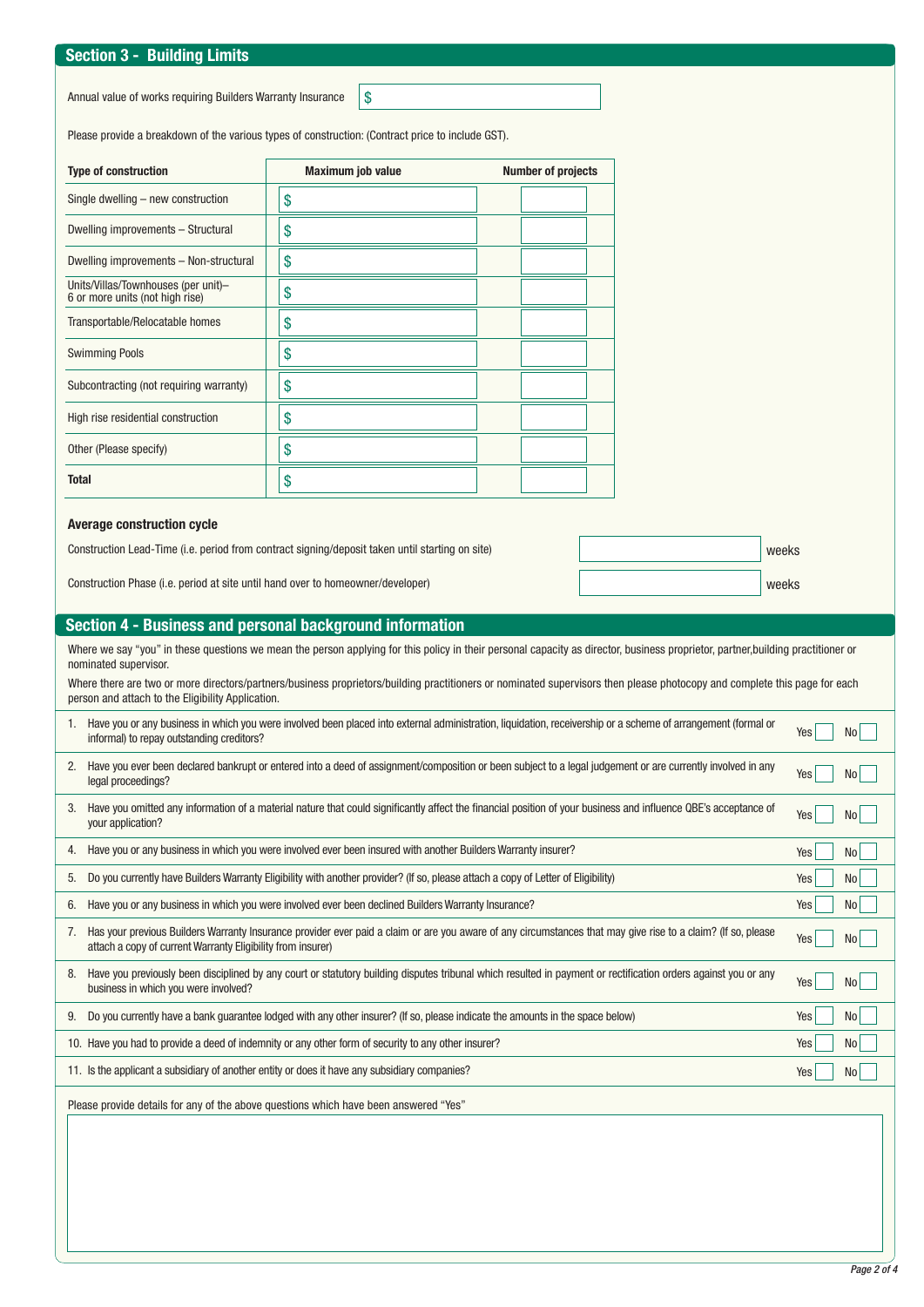### **Section 5 - Statement of assets and liabilities – personal**

Please completed this Statement for each Director, Partner and Proprietor of the Business (copy the Table if applicable for multiple parties) Please list the persons/ parties whose assets and liabilities have been included within the Table.

| Name                                                                                                                                                    |                                                                                                                                                                                                                                                                                                                                                                                                                                                                                                                                                                                                                                                                                                                                                                                                                                                                                                                                                                                    |              |                                                                                             |              |  |  |
|---------------------------------------------------------------------------------------------------------------------------------------------------------|------------------------------------------------------------------------------------------------------------------------------------------------------------------------------------------------------------------------------------------------------------------------------------------------------------------------------------------------------------------------------------------------------------------------------------------------------------------------------------------------------------------------------------------------------------------------------------------------------------------------------------------------------------------------------------------------------------------------------------------------------------------------------------------------------------------------------------------------------------------------------------------------------------------------------------------------------------------------------------|--------------|---------------------------------------------------------------------------------------------|--------------|--|--|
|                                                                                                                                                         | <b>Assets</b>                                                                                                                                                                                                                                                                                                                                                                                                                                                                                                                                                                                                                                                                                                                                                                                                                                                                                                                                                                      | <b>Value</b> | <b>Liabilities</b>                                                                          | <b>Value</b> |  |  |
|                                                                                                                                                         | Principal residence at                                                                                                                                                                                                                                                                                                                                                                                                                                                                                                                                                                                                                                                                                                                                                                                                                                                                                                                                                             |              | Mortgage Ioan with                                                                          |              |  |  |
|                                                                                                                                                         |                                                                                                                                                                                                                                                                                                                                                                                                                                                                                                                                                                                                                                                                                                                                                                                                                                                                                                                                                                                    | \$           |                                                                                             | \$           |  |  |
|                                                                                                                                                         | Other property at (copies of rates notices for each property required)                                                                                                                                                                                                                                                                                                                                                                                                                                                                                                                                                                                                                                                                                                                                                                                                                                                                                                             |              | Mortgage Ioan with                                                                          |              |  |  |
|                                                                                                                                                         |                                                                                                                                                                                                                                                                                                                                                                                                                                                                                                                                                                                                                                                                                                                                                                                                                                                                                                                                                                                    | \$           |                                                                                             | \$           |  |  |
|                                                                                                                                                         |                                                                                                                                                                                                                                                                                                                                                                                                                                                                                                                                                                                                                                                                                                                                                                                                                                                                                                                                                                                    | \$           |                                                                                             | \$           |  |  |
|                                                                                                                                                         |                                                                                                                                                                                                                                                                                                                                                                                                                                                                                                                                                                                                                                                                                                                                                                                                                                                                                                                                                                                    | \$           |                                                                                             | \$           |  |  |
|                                                                                                                                                         | Motor vehicle's                                                                                                                                                                                                                                                                                                                                                                                                                                                                                                                                                                                                                                                                                                                                                                                                                                                                                                                                                                    |              | Vehicle finance with                                                                        |              |  |  |
|                                                                                                                                                         |                                                                                                                                                                                                                                                                                                                                                                                                                                                                                                                                                                                                                                                                                                                                                                                                                                                                                                                                                                                    | \$           |                                                                                             | \$           |  |  |
|                                                                                                                                                         |                                                                                                                                                                                                                                                                                                                                                                                                                                                                                                                                                                                                                                                                                                                                                                                                                                                                                                                                                                                    | \$           |                                                                                             | \$           |  |  |
|                                                                                                                                                         |                                                                                                                                                                                                                                                                                                                                                                                                                                                                                                                                                                                                                                                                                                                                                                                                                                                                                                                                                                                    | \$           |                                                                                             | \$           |  |  |
|                                                                                                                                                         | Other investments                                                                                                                                                                                                                                                                                                                                                                                                                                                                                                                                                                                                                                                                                                                                                                                                                                                                                                                                                                  |              | Other loans                                                                                 |              |  |  |
|                                                                                                                                                         |                                                                                                                                                                                                                                                                                                                                                                                                                                                                                                                                                                                                                                                                                                                                                                                                                                                                                                                                                                                    | \$           |                                                                                             | \$           |  |  |
|                                                                                                                                                         |                                                                                                                                                                                                                                                                                                                                                                                                                                                                                                                                                                                                                                                                                                                                                                                                                                                                                                                                                                                    | \$           |                                                                                             | \$           |  |  |
|                                                                                                                                                         |                                                                                                                                                                                                                                                                                                                                                                                                                                                                                                                                                                                                                                                                                                                                                                                                                                                                                                                                                                                    | \$           |                                                                                             | \$           |  |  |
|                                                                                                                                                         |                                                                                                                                                                                                                                                                                                                                                                                                                                                                                                                                                                                                                                                                                                                                                                                                                                                                                                                                                                                    |              |                                                                                             |              |  |  |
|                                                                                                                                                         | Cash at bank with                                                                                                                                                                                                                                                                                                                                                                                                                                                                                                                                                                                                                                                                                                                                                                                                                                                                                                                                                                  |              | Credit cards/other loans                                                                    |              |  |  |
|                                                                                                                                                         |                                                                                                                                                                                                                                                                                                                                                                                                                                                                                                                                                                                                                                                                                                                                                                                                                                                                                                                                                                                    | \$           |                                                                                             | \$           |  |  |
|                                                                                                                                                         | <b>Section 6 - Financial Information Required</b>                                                                                                                                                                                                                                                                                                                                                                                                                                                                                                                                                                                                                                                                                                                                                                                                                                                                                                                                  | \$           |                                                                                             | \$           |  |  |
| Trust type:<br>Trust name:                                                                                                                              | • Should the end of the last financial year be more than 9 months ago, we also require, in addition to the above, interim Financial Statements (being the Profit and Loss Statement<br>with Trading Statement, Balance Sheet and Notes to Accounts) for a period of at least 6 months ended since the last financial year-end.<br>• For Sole Traders only – the Financial Statements required incorporate the Profit and Loss Statement with Trading Statement only (or a copy of the Tax Return as submitted to the<br>Australian Taxation Office), and may exclude a Balance Sheet. All other requirements as above remain unchanged.<br>. If you have not been actively building for the past 12 months (or longer), please attach a summary of employment for this period along with details of your prior building experience.<br>$\vert$ N/A<br>Discretionary<br>$\vert$ Unit<br>$\vert$ Fixed<br>Note: In need, please clarify type with your Accountant/Financial Adviser. | <b>Other</b> | Trustee:                                                                                    |              |  |  |
|                                                                                                                                                         | Please provide a signed copy of the Trust Deed.                                                                                                                                                                                                                                                                                                                                                                                                                                                                                                                                                                                                                                                                                                                                                                                                                                                                                                                                    |              |                                                                                             |              |  |  |
|                                                                                                                                                         | <b>Section 7 - Checklist</b>                                                                                                                                                                                                                                                                                                                                                                                                                                                                                                                                                                                                                                                                                                                                                                                                                                                                                                                                                       |              |                                                                                             |              |  |  |
|                                                                                                                                                         | Fully completed and signed Application form.                                                                                                                                                                                                                                                                                                                                                                                                                                                                                                                                                                                                                                                                                                                                                                                                                                                                                                                                       |              | Taxation returns or Company/Trust financial statements for the past two<br>financial years. |              |  |  |
| Copy of the current licence/ registration for each of the directors/ partners<br>/ business proprietors/building practitioners or nominated supervisors |                                                                                                                                                                                                                                                                                                                                                                                                                                                                                                                                                                                                                                                                                                                                                                                                                                                                                                                                                                                    |              | Copy of Trust Deed for Trust applicants.                                                    |              |  |  |
| Copy of current Warranty Eligibility Certificate if held with another insurer.                                                                          |                                                                                                                                                                                                                                                                                                                                                                                                                                                                                                                                                                                                                                                                                                                                                                                                                                                                                                                                                                                    |              | Evidence of ownership for all property shown in Section 5                                   |              |  |  |
|                                                                                                                                                         | Technical References for Architect Design and Multi Unit projects.                                                                                                                                                                                                                                                                                                                                                                                                                                                                                                                                                                                                                                                                                                                                                                                                                                                                                                                 |              |                                                                                             |              |  |  |
|                                                                                                                                                         | Financial information required for all Applicants                                                                                                                                                                                                                                                                                                                                                                                                                                                                                                                                                                                                                                                                                                                                                                                                                                                                                                                                  |              |                                                                                             |              |  |  |
|                                                                                                                                                         | Sole traders/partnerships<br>• Full taxation returns for the past two financial years                                                                                                                                                                                                                                                                                                                                                                                                                                                                                                                                                                                                                                                                                                                                                                                                                                                                                              |              |                                                                                             |              |  |  |
|                                                                                                                                                         | <b>Company and Trust Applicants</b><br>Accountant prepared financial reports and notes to the accounts for the past two financial years.<br>If the current year financial statements are older than six months, a copy of the interim financial statements are required (internally prepared accounts are acceptable<br>providing they are signed by the director/partners or external accountants being true and correct and are prepared using a recognised accounting package).                                                                                                                                                                                                                                                                                                                                                                                                                                                                                                 |              |                                                                                             |              |  |  |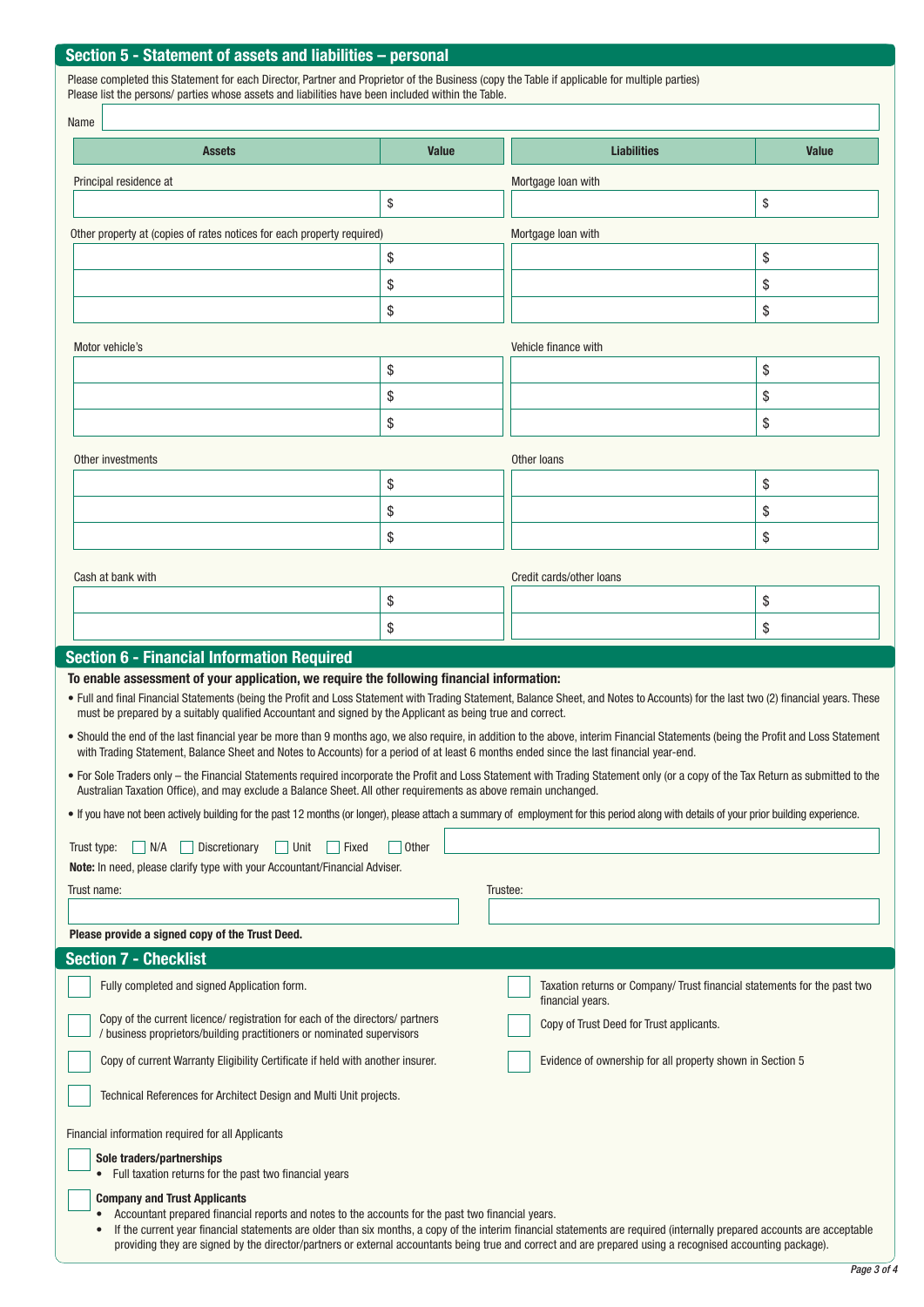### **Section 7 – Applicants Declaration, Signed by all principals, directors or partners (as applicable) Section 8 – Applicants Declaration, Signed by all principals, directors or partners (as applicable)**

This declaration is to be executed by either the sole business proprietor/all partners in a partnership/sole directors (if only one to sign) or at least two directors of the Company. I/We declare that:

- 1. I/we have read and understood the Privacy Statement and Duty of Disclosure Statements in this application.
- 2. I/we acknowledge that on issuance of an individual Residential Builders Warranty Certificate, it is the owner who is the insured and not I/we as the applicant/builder.
- 3. I/we have received a copy of the "Residential Builders Warranty Insurance" policy wording and agree on behalf of the applicant to be bound by the terms and conditions contained in it.
- 4. I/we believe that the applicant is currently solvent and in its capacity can meet all of its financial obligations as and when they fall due.
- 5. If any of the information disclosed in this application materially alters or changes, I/we will notify QBE Insurance (Australia) Limited immediately.
- 6. I/we understand that no Certificates of Insurance will be issued until this application has been accepted by QBE Insurance (Australia) Limited and "Letter of Eligibility" issued.
- 7. On the issuance of a "Letter of Eligibility", I/we understand that in the event of a complaint or a claim then the contractor, sole trader, or company and the company's directors or partnership and the individual partners are joint and severally liable for the following:
	- To comply with the directions or any judgements made by any Australian court or tribunal to complete or rectify building works.
	- Reimburse QBE Insurance (Australia) Limited any amount in respect to a claim paid, which includes any costs or expenses incurred by the insurer.
- 8. QBE Insurance (Australia) Limited reserves the right to revoke eligibility of the applicant to purchase individual Job Specific Policies under certain circumstances.
- 9. I/we declare that all information given in this application and any attachments is true and correct.
- 10. I/we authorise QBE Insurance (Australia) Limited to give to, or obtain from, other insurers or insurance reference bureaus, credit reporting agencies and government departments any information about this insurance including this completed application and my/our insurance claims history and my/our credit history.

| Declared by (name of Owner/Director) | For and on behalf of |
|--------------------------------------|----------------------|
| Signature                            | Date (dd/mm/yyyy)    |
| Declared by (name of Owner/Director) | For and on behalf of |
| Signature                            | Date (dd/mm/yyyy)    |
| Section 9 - Your duty of disclosure  |                      |

Before you enter into an insurance contract, you have a duty to tell us anything that you know, or could reasonably be expected to know, may affect our decision to insure you and on what terms.

- You have this duty until we agree to insure you.
- You have the same duty before you renew, extend, vary or reinstate an insurance contract.

#### **You do not need to tell us anything that:**

• reduces the risk we insure you for; or

- is common knowledge; or
- we know or should know as an insurer; or
- we waive your duty to tell us about.

#### **If you do not tell us something**

If you do not tell us anything you are required to, we may cancel your contract or reduce the amount we will pay you if you make a claim, or both.

If your failure to tell us is fraudulent, we may refuse to pay a claim and treat the contract as if it never existed.

#### **Section 10 – Privacy Statement**

HIA Insurance Services Pty Ltd ('HIAIS') is committed to protecting your personal information in accordance with the Australian Privacy Principles under the Privacy Act 1988 (Cth). We collect, use and disclose personal information to offer promote, provide, manage and administer the many financial services and products we and our group of companies are involved in, as set out in the **HIAIS Privacy Notice.**

Unless we hear from you otherwise, through the means set out in the **HIAIS Privacy Notice**, we will assume that you have read the **HIAIS Privacy Notice** and you have no objection to us handing your personal information in the manner set out in this notice (which includes contacting you to promote our products and services we think may be of interest to you). A copy of the **HIAIS Privacy Notice** can be located on our website <www.hiainsurance.com.au>

### HIA Insurance Services Office Details

| <b>WA</b>                                                                                                                                                                                                                                                                                                                                                                                                                                                                                                                                                                                                          | PO Box 1494, Osborne Park DC, WA 6916<br>Ph: 1300 800 801 Fax: 08 9443 8166 |                    | <b>ACT</b> | GPO Box 2188, Canberra ACT 2601<br>Ph: 1300 400 401 Fax: 02 6230 0541 |  | <b>SA</b>         | PO Box 131, Welland SA 5007<br>Ph: 1300 600 601 Fax: 08 8340 7599 |  |
|--------------------------------------------------------------------------------------------------------------------------------------------------------------------------------------------------------------------------------------------------------------------------------------------------------------------------------------------------------------------------------------------------------------------------------------------------------------------------------------------------------------------------------------------------------------------------------------------------------------------|-----------------------------------------------------------------------------|--------------------|------------|-----------------------------------------------------------------------|--|-------------------|-------------------------------------------------------------------|--|
| Website: www.hiainsurance.com.au                                                                                                                                                                                                                                                                                                                                                                                                                                                                                                                                                                                   |                                                                             |                    |            |                                                                       |  |                   |                                                                   |  |
| <b>Payment Details for Home Warranty Insurance Application</b><br>A fee of \$395 (HIA Member price) or \$895 (non HIA-member price) inclusive of GST, representing services provided by HIA Insurance Services Pty Ltd, is<br>payable on submission of this application form. Paying by cheque: please make payable to HIA Insurance Services. Paying by Credit Card: Please enter<br>your credit card details in the section below. Credit card transactions will incur a surcharge, to view the current card payment/interchange fees please visit<br>the following: aon.com.au/australia/terms_of_business.jsp. |                                                                             |                    |            |                                                                       |  |                   |                                                                   |  |
| <b>Credit Card Type</b>                                                                                                                                                                                                                                                                                                                                                                                                                                                                                                                                                                                            | Mastercard Visa AMEX                                                        | <b>Card Number</b> |            |                                                                       |  | <b>CCV Number</b> | Card Expiry (mm/yyyy)                                             |  |
| Name on Card                                                                                                                                                                                                                                                                                                                                                                                                                                                                                                                                                                                                       |                                                                             |                    |            | Signature                                                             |  |                   | Date (dd/mm/yyyy)                                                 |  |
| To the extent permitted by law, we may correspond with you by electronic communication unless you instruct us not to do so (and vice versa). Electronic communications, such as emailed credit<br>card information are not always secure and they may be read, copied or interfered with in transit. We are not responsible for any of the risks associated with electronic communication.                                                                                                                                                                                                                         |                                                                             |                    |            |                                                                       |  |                   |                                                                   |  |

18122020

*Page 4 of 4*